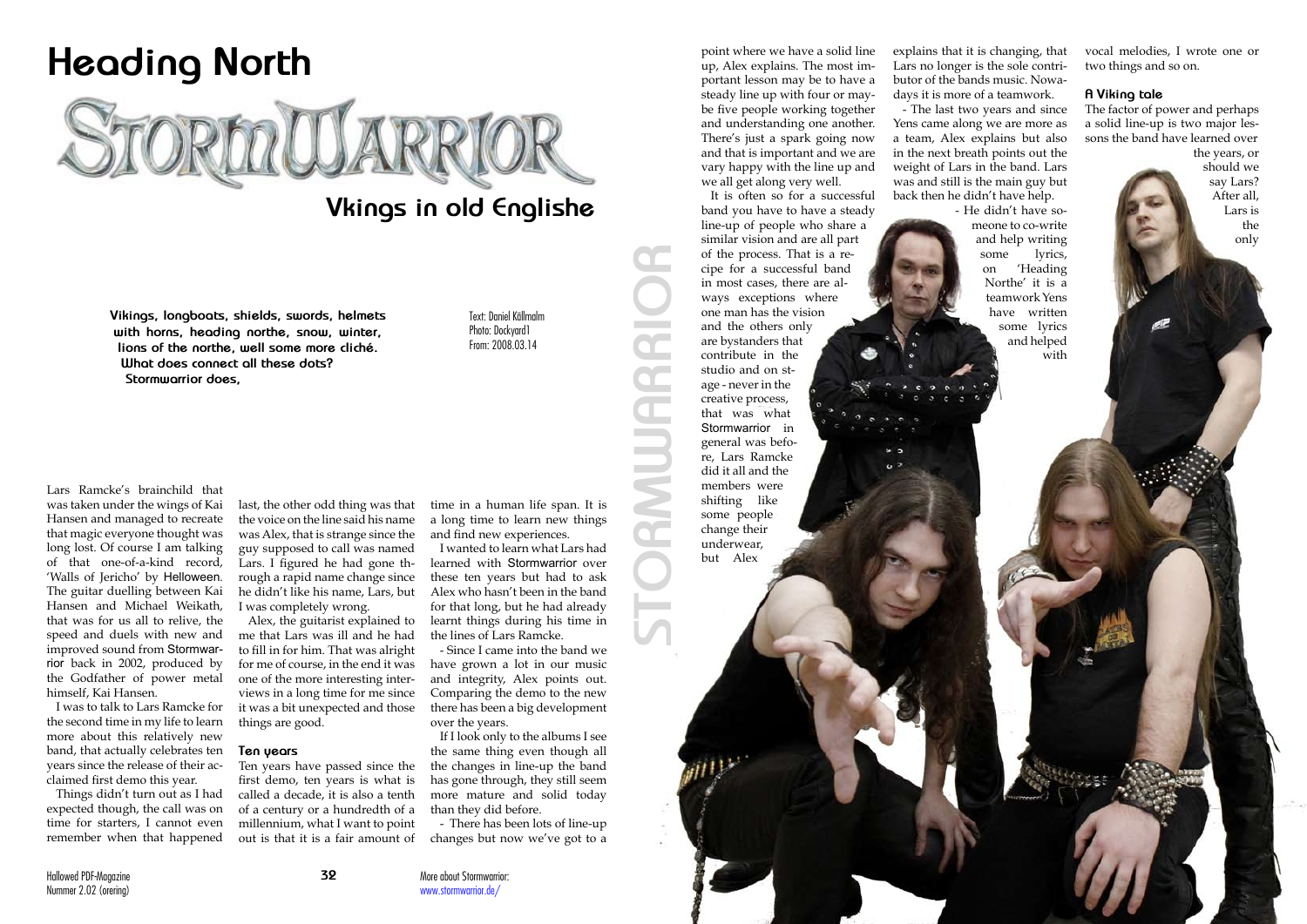

one from the beginning that is still in the band, not that strange that it is he who have remained since it is his band, he was and is and will probably keep on being the main guy on this band, but he may not need to pull the same load then.

In ten years, or three, you are able to collect some memories of high points in the career and why would Stormwarrior or Alex be any different in that aspect.

- Earthshaker in '05, Alex states. We played in front of 5- or 6'000 people that were actually louder than we were on the stage.

That has to be a real experience, to play in front of a loud crowd of many heads. The band has also done a tour in Japan with Gamma Ray during the short time Alex has been a member which he also lists as one of the highlights in the Stormwarrior career. Impressive things for such a small band as Stormwarrior still is.

With all this reiterating into the past, from lost times long past and some other philosophical clichés, isn't it nice to hear about the future? Why don't we speculate a little into the coming ten years? I think we shall and this is Alex contribution first.

- I don't know, excellent answer as House would have said. I hope we will be able to continue recording albums and tour and to play all over the world. To meet metalheads from all over the world and do some good tours all over the world, that would be good.

The last part was way more interesting, but now it is time for the author to speculate a bit. Well it goes like this: 'Heading Northe' will be somewhat of a breakthrough for the band, they will get more known in their circuits and sell more records but not a major breakthrough that takes them to the top of the metal scene. But capitalising on the slight success of

this record means after a limited tour with good attendance and some well visited festival gigs, the band goes back into Hansen Studios with Kai Hansen as producer and record an album called 'A Viking Tale' - a concept album about a solitary Viking leader and his adventures, a little like *The Odyssey* but in Viking settings. This album receives stunning reviews from all magazines with a slight hold back from the Hallowed reporter who is still satisfied with his prediction coming through but he is really strict in his reviewing of an album that is close to amazing. A diverse masterpiece which produces a single that climbs high on the charts in almost every country and the album reaches gold and platinum levels almost everywhere and Stormwarrior depart on a three year world tour to build up expectations for the next and probably even more successful album which I do not care to speculate

too much into now.

If these predictions do not come through it is the fault of the human carbon dioxide emissions that is to blame for every error on this planet, even the global warming that happens on Mars.

#### **E**

One thing I have wondered since the first release by Stormwarrior is why they use that *E* at the end of some words. Words like *northe*, *olde* and so forth, it have never really made any sense to me, the Vikings certainly did not speak like that - they spoke in a tongue that is quite close to the Icelandic language, more like my native tongue Swedish with an extra -ur on the end of most words. I speculated some about that, that it was like the Icelandic-Swedish language differences illustrated in English. I knew since I had met Lars in Motala that he spoke Swedish. I didn't ask him about that then, don't ask me why, I

think I forgot it plain and simple but now I had it in large print on my screen in front of me when I spoke to Alex. Now I don't need to wonder about it anymore and neither do you as soon as you have read the reply.

- Lars is into Nostalgic old English type of writing and I think it started back in the first demo and if it was oldschool there why not go oldschool all the way. Since we write much lyrics about old mythology it fits well and has become a little trademark of ours. Maybe he thought why don't we write in old English words and then it stuck and now we just have to continue. Maybe it started as a joke, I don't know, but it adds to the theme.

That is what he said and it clarifies a few things and he is also right about it adding to the theme, not completely killing it like I did in my review, I am not as skilled in that way of writing apparently.

That *E* relates to the old which is a theme of Stormwarrior, I mean that Vikings are not that prominent around here anymore but they live on in the back of our minds and in the history books and some literature. It also happens to be so that Stormwarrior is somewhat descendant of- and has some Scandinavian blood in their line-up.

- Lars is a descendant of Denmark and Yens is of course Danish so we have some connections to Scandinavia, Alex explains and as a curiosity I can say that Lars know Swedish.

- We can all identify with the Nordic mythology and culture-We all feel connected, after all Emmen was once Danish.

**Sundsvall - a part of Hungary** Sure and Sundsvall was once a part of Hungary, Alex made a quick joke about his area of Germany was Scandinavian once which was of course not the

**STORMWARRIOR**

 $\mathcal{L}^{\text{max}}_{\text{max}}$ 

 $\bullet$ 

 $\mathbb{L}$ **The Co** 

Stormwarriors official myspace: www.myspace.com/stormwarriorofficial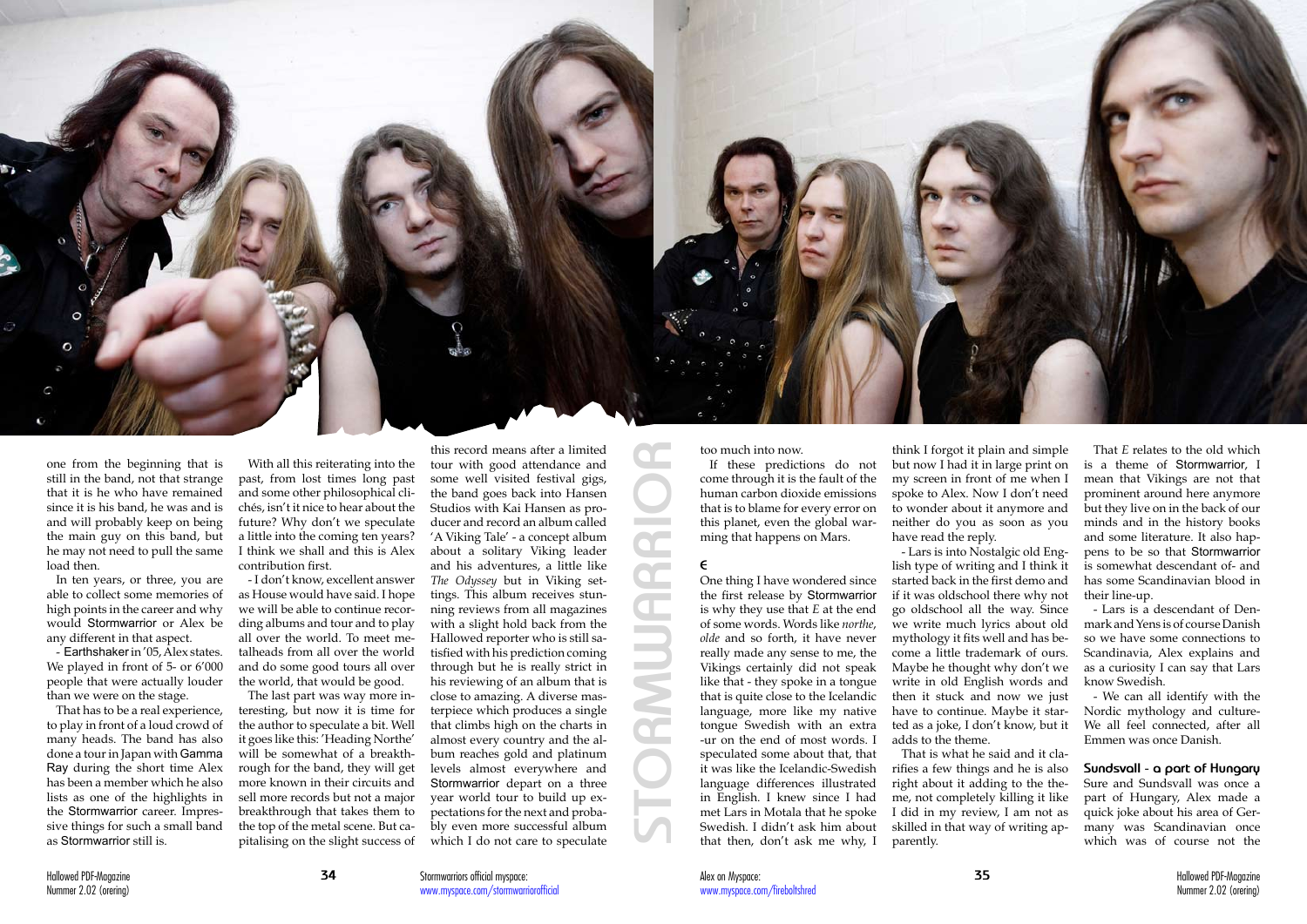case but he had me fooled since I wasn't on my toes there. Excellent joke of course, a wise and intelligent one that requires inside information in some way, which is often the way I make jokes and no one understands.

Anyways everything isn't about me and this is certainly not that, this is about Stormwarrior and their connection to their lyrical themes of Vikings and such.

- Lars started writing about mythology and culture from the north and then we stuck to it and we like it, Alex explains. We love to visit Sweden and all the different places around.

Sweden is a very nice country when looking to the landscape with its diverse nature of mountains, great forests and open fields and lakes. But it isn't all that glorious as it may seem, Swedes are not that good and skilled as they want it to look, it is loads of smoke and mirrors for the exterior viewer, that is the nation for its people. Naturewise Sweden is amazing with stunning nature which adds to the myths that Stormwarrior write about and I agree with them, to be heading northe is not such a bad idea, there is loads of sceneries to see here and that is probably why this band of Germans so much dream of Vikings and kings (we still have a king, as does Norway and Denmark).

#### **Heading Northe**

The newly released album by Stormwarrior is called 'Heading Northe' and is a more mature album than the bands prior releases, it is also an effort of a long time of hard work.

- We've been working on it for over a year, Alex explains. We started writing and pre-production in October '06. We took our time to make it perfect.

Maybe more bands ought to do that and not release an album every year. When there is more

effort put into it the end result is almost always better. There was not only due to taking their own time working that lead to the long process with the album, they also had some other engagements that prolonged the work.

- In April 2007 we started recording the drums in our own Thuderhall Studio. It was an intense time as we had some festivals to play in the summer so we had to take a break from recording at that time when we were playing Wacken and the Magic Circle. After the shows we got back in the studio, we worked hard and recorded it and then we went to Piet Sielck for the mixing. The Mastering was done by Tommy Hansen in his Jailhouse Studio in Denmark, it was in December, no January was it. It was really hard work and intensive, we worked like 24 hours a day as we had a tight schedule. Many times it was like one was exiting the studio and immediately the

next guy just hurried in to do his part. It is quite tough to work in the Studio, completely different than rehearsing or playing live. In the studio everything has to be perfect, you don't want to look back some time later and wonder why you didn't change this and that thing.

From reading the release note from dockyard 1 I figured it was the first album Stormwarrior produced themselves but I stand studied audio engineering so corrected from Alex.

- It isn't the first, he explains. They produced 'Northern Rage' themselves and we mixed the live album by ourselves.

I do not tell him that it states in the release note that 'Northern Rage' was produced in Hansen studios although it doesn't state it was produced by someone but Stormwarrior either so I guess I was only fooled by the release note. After looking at the cover of 'Northern Rage' though I realize it was produced by Kai Hansen

and Lars Ramcke as a note for the interest club.

Producing and not producing, the band still did produce this album and then had it mastered and mixed at different locations, that is something that may change in the future when they may do everything by themselves.

- This time we did only the recording ourselves, Alex explains and then continues: Lars have maybe some time in the future we will do everything ourselves, it saves time and money. For me this was a good process, it was my first time being a part of it all, earlier I have only recorded my part and then left, now I was in on everything.

So, in the future we may see a completely self-produced, mixed and mastered album by Stormwarrior. Is this maybe why they didn't take any help from Kai Hansen with this album? - We have done lots with him before, and after this Helloween thing and having him as guest on stage we wanted to try something different, Alex explains after having a laugh at my (stupid) question. Kai was on tour and wasn't available either

## **Kai Hansen**

The main emphasis on wanting to do something different was the reply from Alex. He even told me an anecdote from their tour with Gamma Ray how Kai Hansen answered a Journalist that it was time to kick Stormwarrior out, not in the literal sense since they do not live at his house or anything, but as a joke. I only reliterate this thing like this since I didn't get it word by word so instead of totally misquoting I just tell you about it in short. Still, there is no bad blood or anything like that between Kai and Stormwarrior.

- I wouldn't say that we never will work with Kai again, Alex states, after all he is like the god-



**STORMWARRIOR**

E

 $\bullet$ 

**Contract** 

Œ

E **College College**